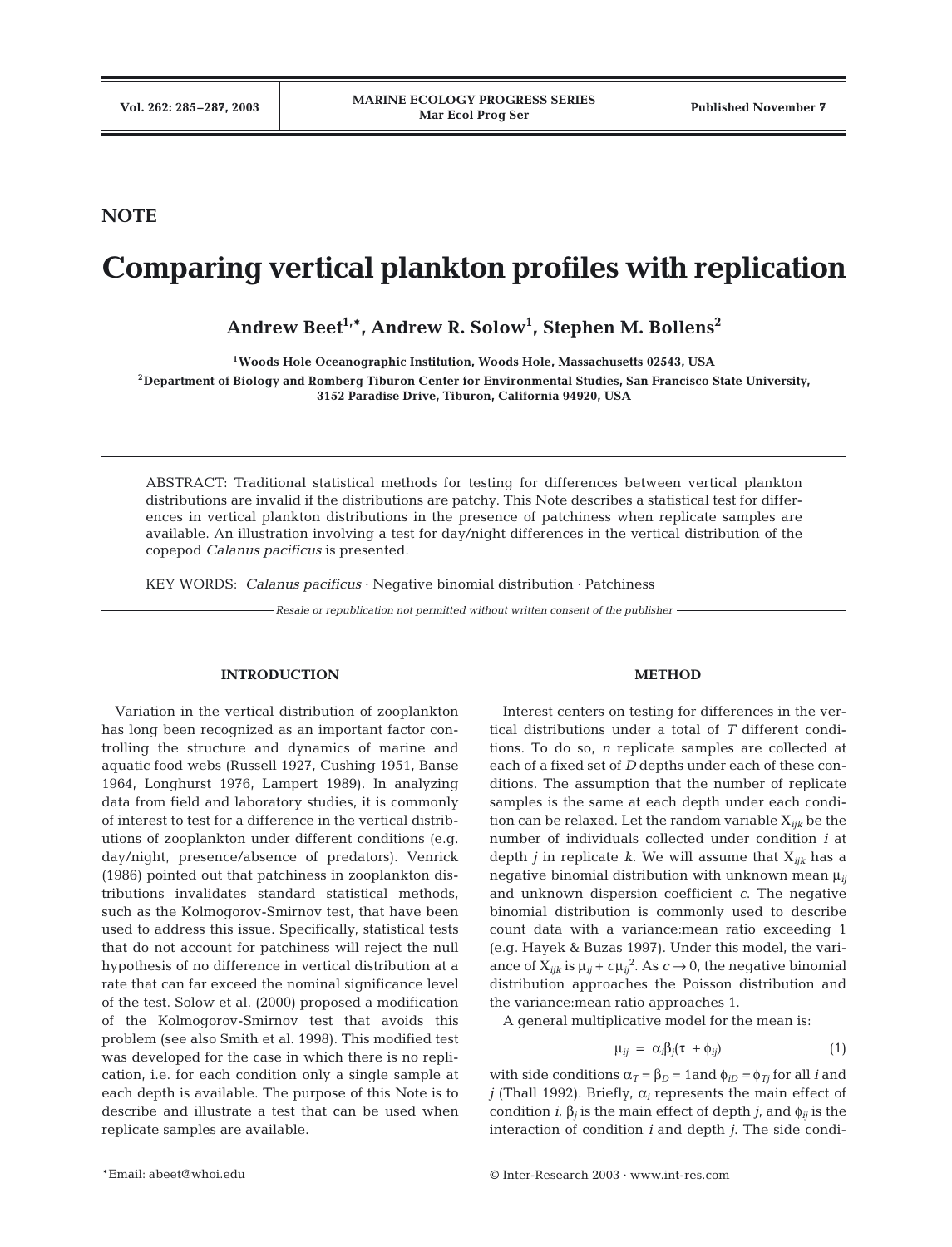tions enable the parameters of the model to be identified. Let φ be the vector of interaction terms. Under this model, the problem can be formalized as testing the null hypothesis  $H_0$ :  $φ = 0$ . Specifically, under this hypothesis, the mean abundance at each depth under one condition is the same constant multiple of the mean abundance at the same depth under another condition, so that the shapes of the depth profiles of mean abundance are the same under all conditions.

Paul & Banerjee (1998) described a test of  $H_0$ . The test statistic is:

$$
B = n \sum_{i=1}^{T} \sum_{j=1}^{D} \frac{(\overline{Y}_{ij} - \hat{\mu}_{ij})^2}{\hat{\mu}_{ij} (1 + \hat{c} \hat{\mu}_{ij})}
$$
(2)

where *Y \_ ij* is the average of the replicate counts for condition *i* at depth *j* and  $\hat{\mu}_{ij}$  and  $\hat{c}$  are the maximum likelihood (ML) estimates under  $H_0$  of  $\mu_{ij}$  and  $c$ , respectively. The log likelihood function is given by:

$$
L = \sum_{i=1}^{T} \sum_{j=1}^{D} Y_{ijk} \log \mu_{ij} - (Y_{ijk} + c^{-1}) \log(1 + c\mu_{ij})
$$
  
+ 
$$
\sum_{l=1}^{Y_{ijk}} \log[1 + c(l-1)]
$$
 (3)

To find the ML estimates under  $H_0$ , substitute Eq. (1) for  $\mu_{ij}$  in Eq. (3) with  $\phi_{ij} = 0$  and maximize the resulting expression over the remaining parameters α*i*, β*j*, τ, and *c*. Let  $\hat{\alpha}_i$ ,  $\hat{\beta}_j$ , and  $\hat{\tau}$  be the ML estimates of the first 3 of these parameters. The ML estimate of  $\mu_{ij}$  is given by the product  $\hat{\alpha}_i \hat{\beta}_j \hat{\tau}$ . The maximization of Eq. (3) must be done numerically and a MATLAB program can be provided upon request. Under  $H_0$ , the test statistic *B* has an approximate chi-squared distribution with  $(T-1)(D-1)$  degrees of freedom.

Table 1. Replicate (n = 4) counts of *Calanus pacificus* in 6 depth bins for 2 sets of paired day and night samples collected in Dabob Bay, Washington, USA (see Bollens & Frost 1989 and Bollens et al. 1993 for details)

| Depth<br>bin                           | Depth<br>(m)    | 1              | 2   | 3   | 4              | 1        | 2               | 3           | 4  |  |
|----------------------------------------|-----------------|----------------|-----|-----|----------------|----------|-----------------|-------------|----|--|
|                                        | Day-August 1985 |                |     |     |                |          | Day-August 1986 |             |    |  |
| 1                                      | $0 - 10$        | 1              | 0   | 1   | 0              | 0        | 0               | 0           | 1  |  |
| 2                                      | $10 - 25$       | 1              | 1   | 2   | 1              | $\Omega$ | 1               | $\Omega$    | 1  |  |
| 3                                      | $25 - 50$       | 1              | 1   | 3   | 1              | 1        | 1               | 1           |    |  |
| 4                                      | $50 - 75$       | 2              | 1   | 44  | 3              | 1        | 4               | 4           | 1  |  |
| 5                                      | $75 - 125$      | 67             | 14  | 50  | 79             | 86       | 16              | 14          | 47 |  |
| 6                                      | $125 - 175$     | $\overline{4}$ | 1   | 3   | $\overline{4}$ | $\Omega$ | $\Omega$        | 1           | 37 |  |
| Night-August 1985<br>Night-August 1986 |                 |                |     |     |                |          |                 |             |    |  |
| 1                                      | $0 - 10$        | 460            | 208 | 163 | 234            | 65       |                 | 121 120 120 |    |  |
| 2                                      | $10 - 25$       | 1              | 28  | 66  | 123            | 21       | 24              | 14          | 10 |  |
| 3                                      | $25 - 50$       | 48             | 13  | 16  | 63             | 18       | 16              | 2           | 2  |  |
| 4                                      | $50 - 75$       | 25             | 19  | 17  | 14             | 9        | 7               | 1           | 1  |  |
| 5                                      | $75 - 125$      | 21             | 1   | 8   | 16             | 10       | 9               | 2           | 2  |  |
| 6                                      | 125-175         | 3              | 11  | 1   | 4              | 1        | $\Omega$        | 2           | 1  |  |

Paul & Banerjee (1998) presented some simulation results showing that this test performs well. That is, the test falsely rejects  $H_0$  at a rate that is reasonably close to its nominal significance level and has good power against a range of departures from  $H_0$ . Our own simulation results confirm these results.

### **ILLUSTRATION**

This section presents the results of applying the test outlined in the previous section to some data pertaining to day/night differences in the vertical distribution of the planktonic copepod *Calanus pacificus* in Dabob Bay, Washington, USA. The data, which were extracted from a larger study by Bollens & Frost (1989) and Bollens et al. (1993), are given in Table 1. These data comprise 2 sets (August 20–22, 1985, and August 5–6, 1986) collected as paired day and night samples taken at  $D = 6$  depths with  $n = 4$  replicates at each depth. Here, we will test for day/night differences in both sets of samples, so that each test involves a comparison of  $T = 2$  conditions.

In Table 2, we report the value of the test statistic *B* and the corresponding significance level (or p-value) based on the chi-squared distribution with 5 degrees of freedom. The results for the 2 day/night comparisons are quite similar and, in both cases,  $H_0$  is decisively rejected. As a further illustration, we also compared the 2 daytime samples and the 2 nighttime samples. These results are also reported in Table 2. In contrast to the day/night comparisons, in these cases, it is not possible to reject  $H_0$ . Under  $H_0$ , the ML estimate  $\hat{c}$  of the dispersion parameter is 0.55 for comparing Day–August 1985 to Day–August 1986 and 0.31 for comparing Night–August 1985 to Night–August 1986. This level of over-dispersion is sufficient to invalidate a test based on the assumption of Poisson counts. Briefly, under the Poisson assumption, the standard test would amount to testing for independence in a 6-by-2 contingency table (e.g. Everitt 1977), where the rows in the table correspond to depth, the columns correspond to condition, and the entries in the table are the sums of the 4 replicate counts. If this test is applied to that Day–August 1985 versus Day–August 1986 com-

Table 2. Values of the test statistic *B* and the corresponding p-value for selected comparisons

| Comparison                             | B     |       |
|----------------------------------------|-------|-------|
| Day-August 1985 vs Night-August 1985   | 19.68 | 0.001 |
| Day-August 1986 vs Night-August 1986   | 19.47 | 0.002 |
| Day-August 1985 vs Day-August 1986     | 6.51  | 0.259 |
| Night-August 1985 vs Night-August 1986 | 1.43  | 0.921 |